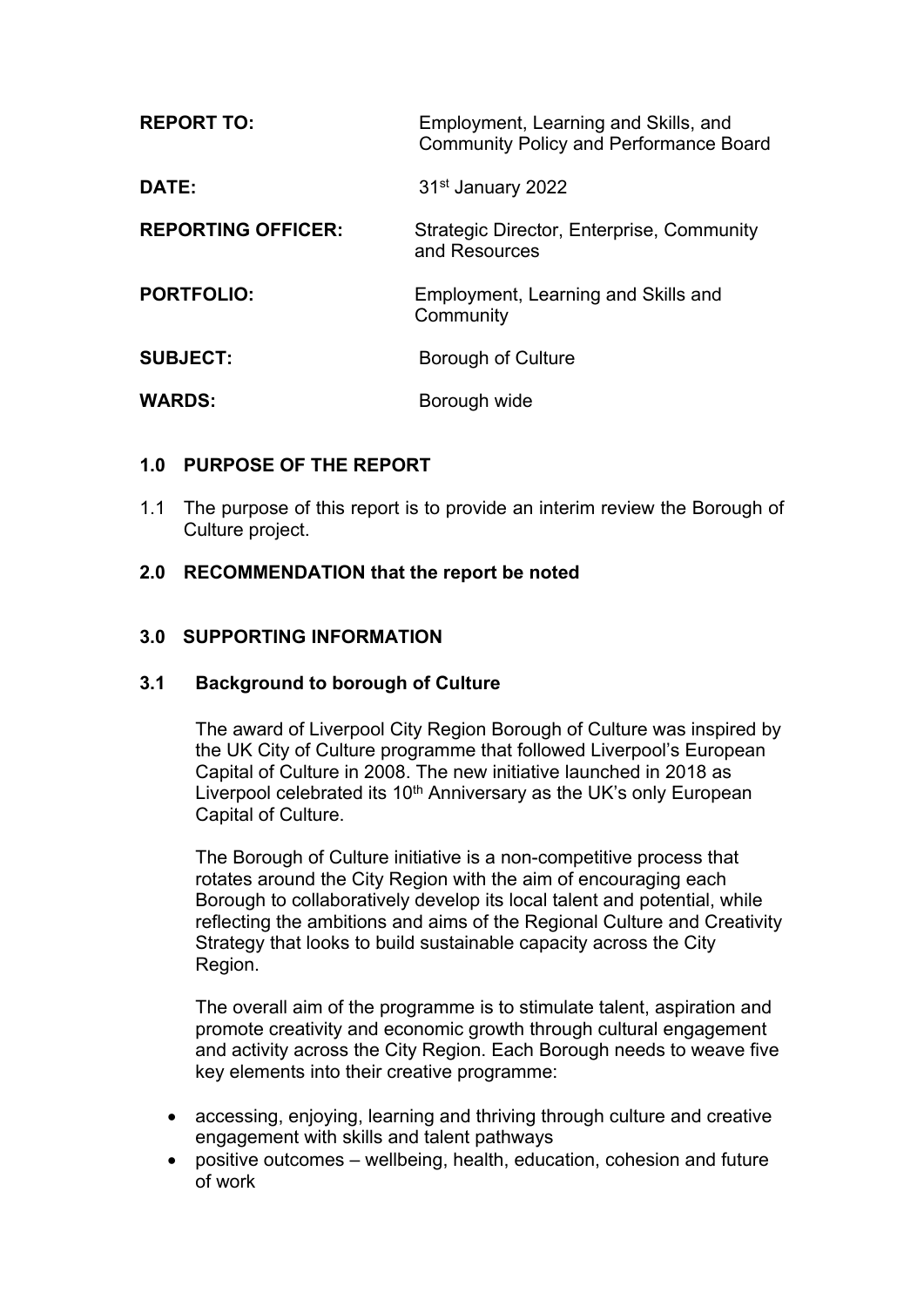- communities increased participation, particularly the ageing society
- distinctiveness of place promoting the creative and cultural offer to local people and visitors
- infrastructure leaving a legacy through better infrastructure for culture and creativity

The aim of Halton's Borough of Culture year was to:

*increase participation in quality cultural activity across Halton, helping more people to experience the arts and to benefit from the role that culture can play in transforming lives - improving health and wellbeing, reducing social isolation, increasing community cohesion, inspiring creativity, supporting learning and making Halton a great place to live and work.*

The programme has been delivered under the banner of '*Celebrate Halton*'; celebrating Halton's past, present and future through a diverse programme of activity

#### **3.2 Operational overview**

The internal project group comprised:

Julie Griffiths (Head of Libraries) – Borough of Culture Lead Officer Steph Davies (Lead Funding Officer) – funding support, Culture HQ lead Wesley Rourke – Operational Director lead Michelle Osborne – Marketing lead

Members of the HBC project group undertook this project in addition to their substantive roles.

In 2019 Artreach were appointed through the Council's procurement process and funded by HBC to support the development of the Borough of Culture programme. Artreach are sector experts with significant experience delivering, curating and creating cultural programmes across the UK.

#### **3.3 Celebrate Halton Programme**

The Celebrate Halton programme was developed in partnership with ArtReach and following consultation with stakeholders. The programme was devised during the pandemic and as a result had an agility and flexibility that enabled delivery to flux dependent on national restrictions. Early activities took place online and were well attended. These included:

MakeFest: Originally designed to be the follow up to the successful 2019 event that took place in Halton Lea Library, this event was reimagined in a digital format due to lockdown restrictions. 1600 online learning sessions have taken place so far via haltonmakefest.co.uk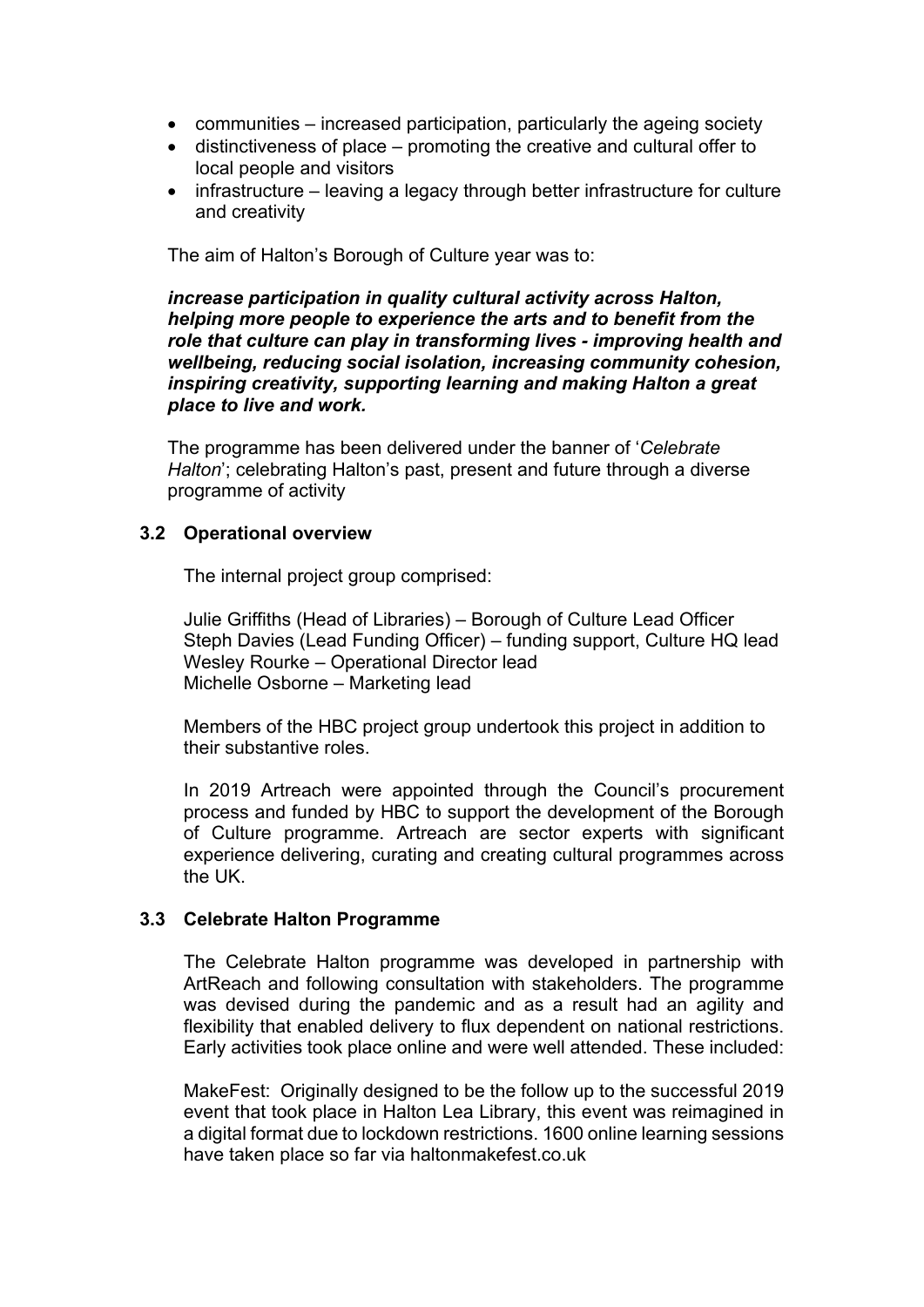Halton Libraries Festival Season: Despite restrictions Halton Libraries began their festival season at the start of 2021 with a mass make involving residents creating origami cranes and sharing on social media.

From 17<sup>th</sup> May changes in restrictions enabled the delivery of live events.

#### **3.4 Funding**

An allocation of £200k was made by the CA with an expectation that match funding was also secured to enhance the programme.

#### **3.5 Marketing**

The project website is [celebratehalton.co.uk](http://www.celebratehalton.co.uk/) The events calendar hosted details of all the core commissions alongside events that were funded by the Made In Halton grants programme, and events uploaded by community groups.

Social media platforms were utilised to provide the latest marketing and information:

Twitter: @Halton2021 Instagram: @Halton2021 Facebook: CelebrateHalton

#### **3.6 Outputs & outcomes**

- The Celebrate Halton project delivered a programme of more than 500 activities across multiple venues and online; forming new partnerships & strengthening existing ones, working with new creatives, and facilitating new opportunities for residents.
- More than 150 artists & creatives have been supported by the project.
- The project team leveraged more than £600k in additional external funding from multiple agencies.
- Made in Halton small grants programme invested in 15 local projects including theatre workshops, music for people living with dementia, summer schools, art exhibitions, & comedy shows.
- Culture HQ retail unit in Runcorn Shopping Centre created an accessible event space where people could attend activities such as artist talks, exhibitions & workshops. The reimagined use of this busy retail environment offered access to non-traditional audiences, supported local artists, and connected people with creative interests. Evaluation of this project is currently underway.
- Celebrate Halton supported the high street economy through a programme of street theatre and live music increasing footfall & dwell time, as well as bringing joy to shoppers.
- Working with existing volunteer groups Celebrate Halton invested in activity to amplify the profile of Halton's culture assets including the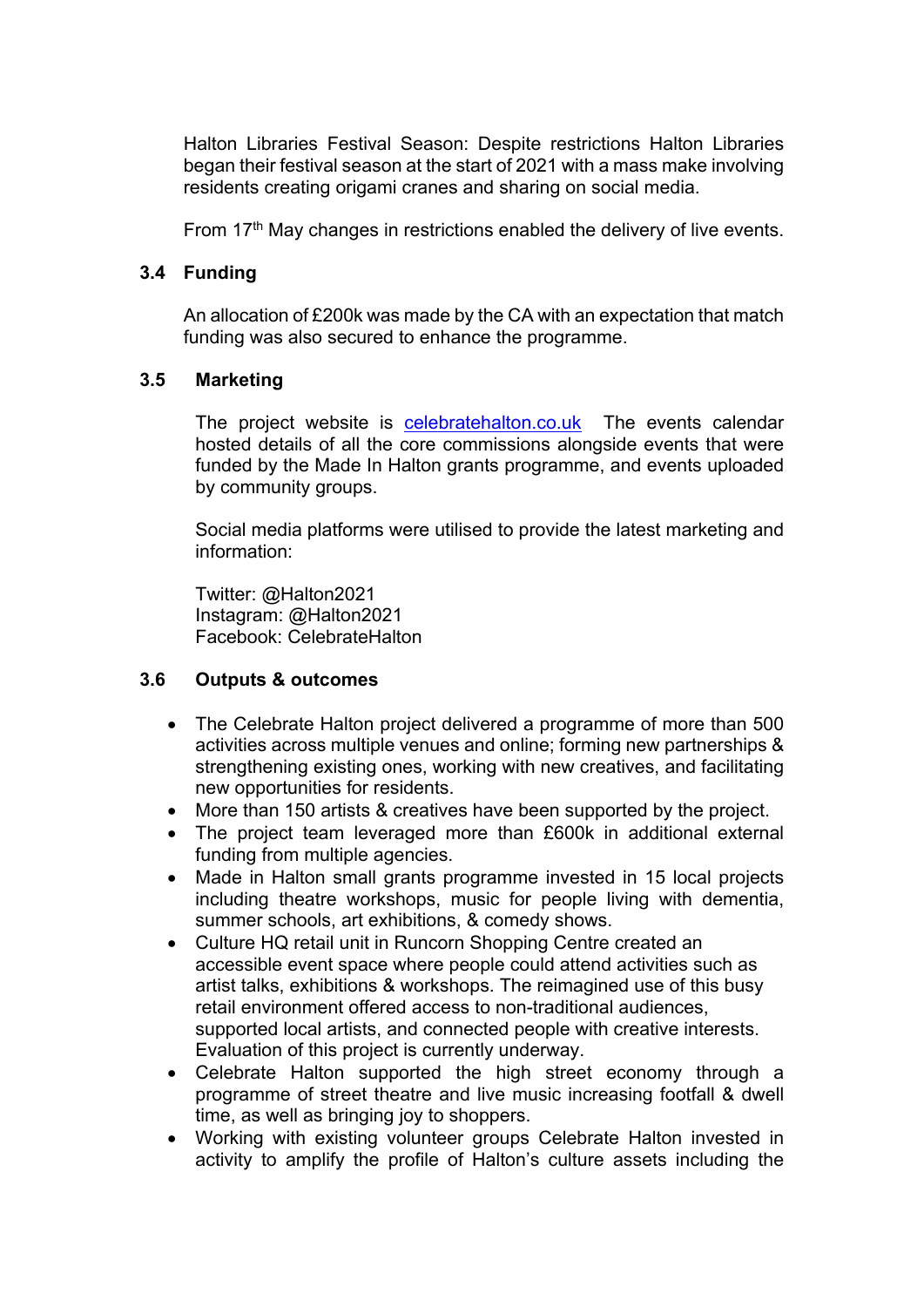Victoria Park Glasshouse, which hosted The Squirrel installation in December.

- Celebrate Halton's Music Weekend supported the revival of the nighttime economy, working with local pubs and venues to host live music.
- The project worked across Halton's parks revitalising the bandstand programme and, through the Liberty UK festival, bringing arts activities to open spaces.
- Celebrate Halton invested in projects at both Catalyst Science Discovery Centre & Norton Priory Museum & Gardens.

*Where There Is Light* – part of a UK tour, this Squidsoup installation was hosted at Catalyst Science Discovery Centre during heritage month, enabling visitors to experience the artwork for free across 2 weekends.

*Museum of the Moon* – Luke Jerram's ubiquitous installation spent a month at Norton Priory Museum supported by a wide programme of complimentary activities including music performances and children's story sessions.

*Light!* – Working with Liverpool Lantern Company the project created an event to introduce a new audience to the ancient woodlands that surround Norton Priory. More than 2000 residents wandered the snow covered trail uncovering wonderful wildlife sculptures and captivating animations.

These programme elements all utilised the Borough of Culture brand to promote the existing culture offer in Halton through a new lens to attract more diverse audiences.

- Celebrating Halton's Heritage, the heritage project strand of Celebrate Halton, has created a programme that will run into 2022. This includes establishing a Heritage Hub in Widnes and working with artist Laurence Payot to deliver an outreach digital museum. Halton's heritage came out as one of the most important aspects that residents wanted to see in the Borough of Culture programme.
- The overall project has supported skills development, working with local talent and creating an apprenticeship as part of the Heritage strand.
- Celebrate Halton featured in the Liverpool Echo every 2 weeks as part of their Culture Diary, a wraparound advertisement featured in the print version of the Weekly News alongside online advertising, features were included in Inside Halton, as well as information being continuously provided via corporate press releases, a dedicated website & social media channels. The programme was also supported via partner websites and social media accounts.
- Evaluation is being delivered by researchers from Liverpool John Moores University and a report will be produced.

## **3.7 Legacy**

• Celebrating Halton's Heritage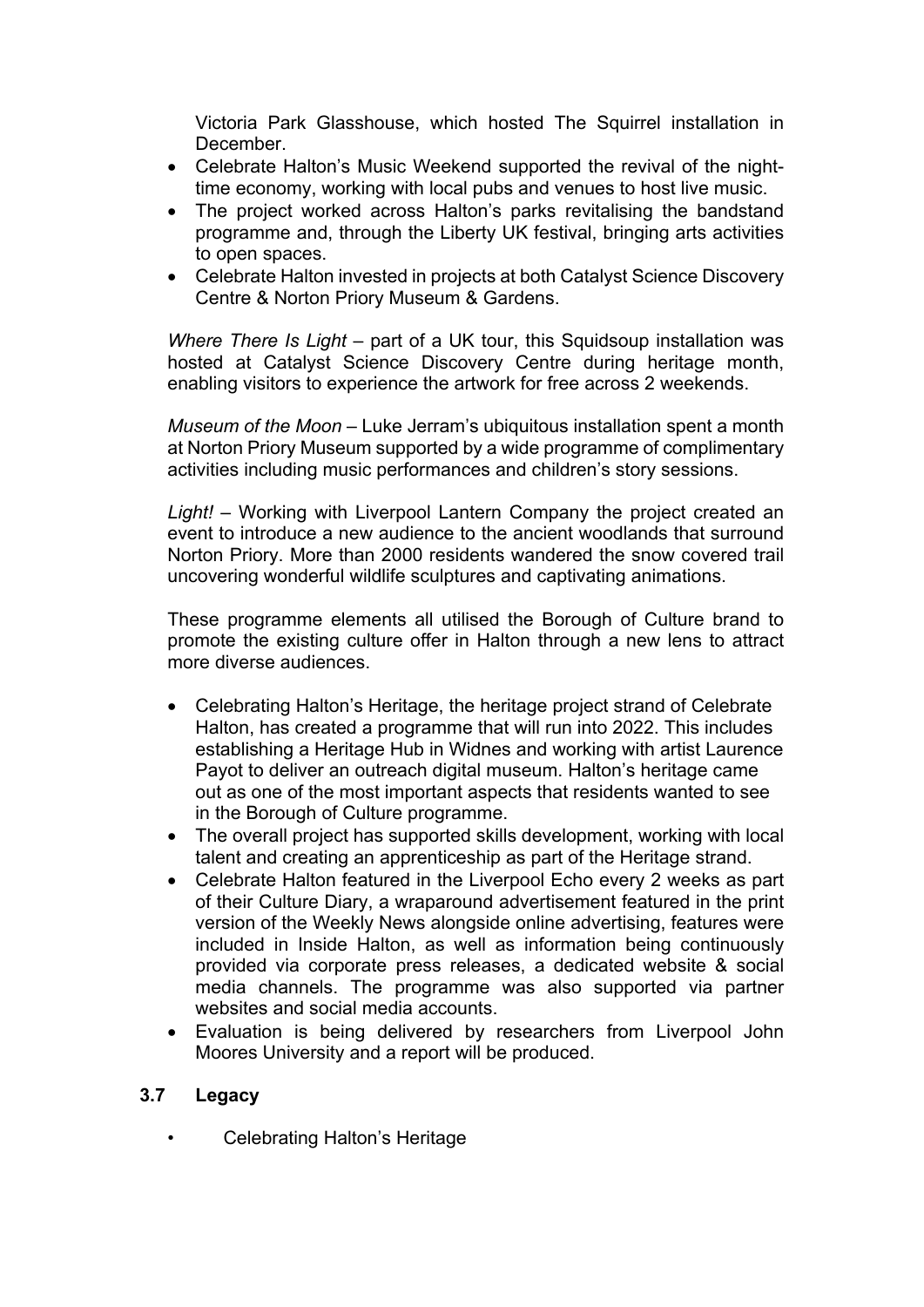The Celebrating Halton's Heritage public programme will begin in January 2022:

|                                                    |  | F | м | A | M | J | A |
|----------------------------------------------------|--|---|---|---|---|---|---|
| Bleach packers Projections 1 Runcorn Shopping City |  |   |   |   |   |   |   |
| Bleach packers Projections 2 Tesco Widnes          |  |   |   |   |   |   |   |
| Bleach packers AR Locations across borough         |  |   |   |   |   |   |   |
| Heritage Exhibition 1                              |  |   |   |   |   |   |   |
| Associated events/activities & Opening event       |  |   |   |   |   |   |   |
| Heritage Exhibition 2                              |  |   |   |   |   |   |   |
| Associated events/activities & Opening event       |  |   |   |   |   |   |   |
| <b>Heritage Exhibition 3</b>                       |  |   |   |   |   |   |   |
| Associated events/activities & Opening event       |  |   |   |   |   |   |   |

This strand of the Borough of Culture programme will focus on 'trades' in Halton over the years, from the 1500s to the present day. A specific piece of work will focus on the 'nasties' theme and the role of bleach packers, to be delivered via a commission with lead artist Laurence Payot who will work with a group of young people to develop a series of monologues and projections revealing key voices and stories with a contemporary and critical perspective. The monologues will take life when projected onto buildings/structures during a series of events.

Heritage Architects will engage local residents in the design and delivery of three themed exhibitions that aim to inform people about the daily lives and conditions of local workers in new and innovative ways, delivering 'exhibition experiences' rather than having displays in a museum or static exhibitions. The atmosphere of the exhibition space will change dramatically within each category in order to bring the theme to life through lighting, projection, layout and dressing the space with colour, texture and sound.

Culture HQ

A new funding stream will enable Culture HQ to remain open until April 2022 while a group of artists / creative organisations develop a business case to source longer-term financial support to keep the facility as a more permanent culture asset.

• Culture Strategy

A key legacy from the Borough of Culture project will be the creation of a culture strategy for Halton.

#### **4.0 POLICY IMPLICATIONS**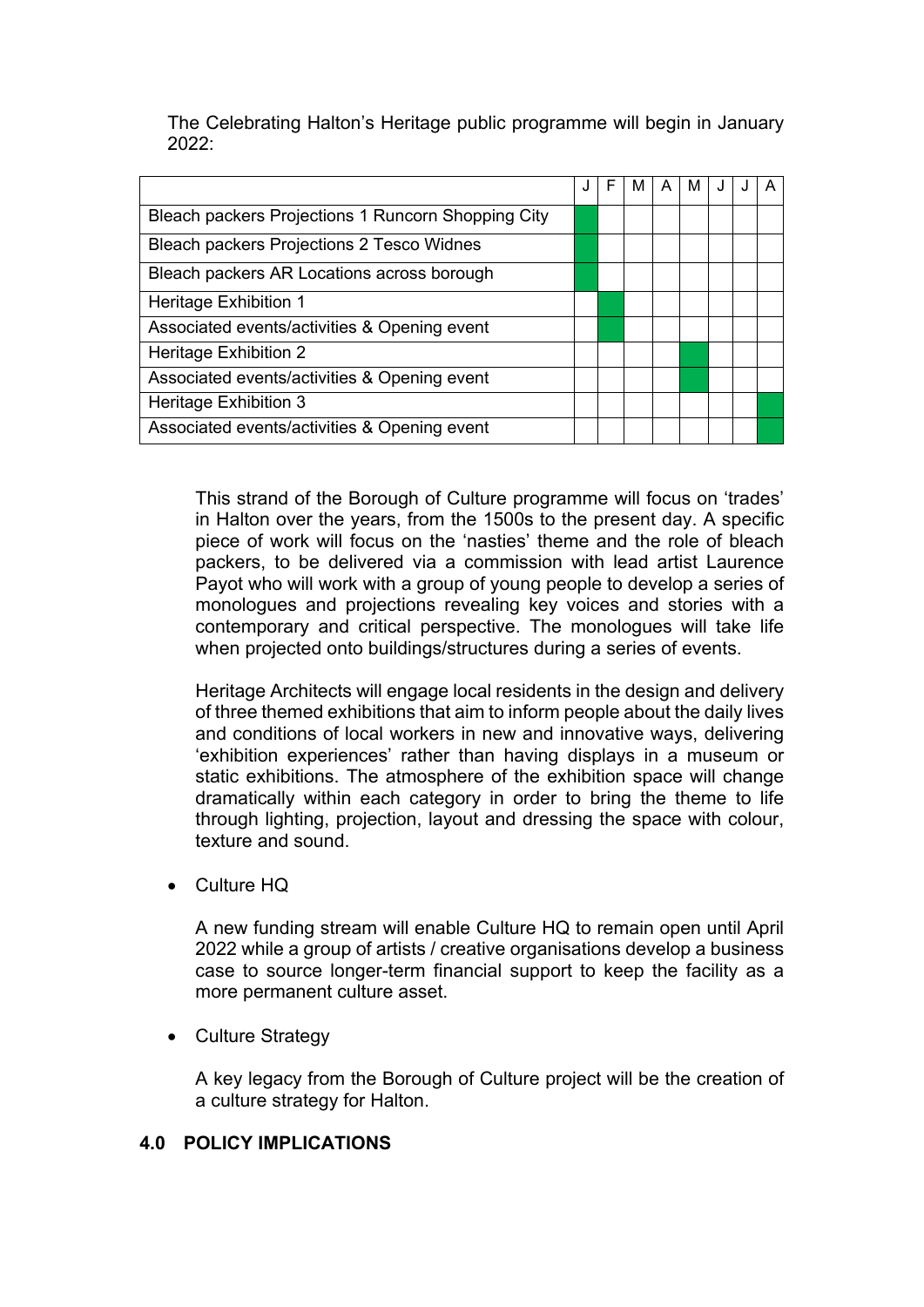None

#### **5.0 FINANCIAL IMPLICATIONS**

HBC is obligated to offer in kind support as part of external funding agreements.

#### **6.0 IMPLICATIONS FOR THE COUNCIL'S PRIORITIES**

#### **6.1 Children and Young People in Halton**

One of the five core elements of all Borough of Culture programme is aimed at Children and Young People – accessing, enjoying, learning and thriving through culture and creative engagement with skills and talent pathways. A young people's panel has been developed as part of the programme development. The panel have curated Bounce Festival that took place in December:

| Saturday: am | Launch – samba band, hip hop<br>workshop, make up tutorials, goody | Glasshouses                 |
|--------------|--------------------------------------------------------------------|-----------------------------|
|              | bags                                                               |                             |
| Saturday: pm | Digital workshops                                                  | <b>Widnes Library</b>       |
| Saturday:    | Dance workshop, art workshop, after                                | The Studio                  |
| evening      | party with live music and pizza                                    |                             |
| Sunday       | Drama workshop & performance,                                      | <b>Norton Priory Museum</b> |
|              | pottery workshop, after party with food                            |                             |
|              | stalls and gifts                                                   |                             |

#### **6.2 Employment, Learning and Skills in Halton**

One of the five core elements of all Borough of Culture programmes is Positive Outcomes – including for education and future of work – enhancing the cultural offer locally, along with the introduction of nationally renowned organisations and artists will kick start skills development and employment opportunities in the creative industries. On a number of project elements, local talent was paired with commissioned organisations & experts to increase local ambition and foster learning - Festival Producer Sashwati Serengupta worked alongside Louise Nulty, CE of The Studio on Celebrate Haltons Music. Artreach have consistently shared specialist knowledge and skills with local teams including the Celebrate Halton project team, and the Norton Priory events team.

#### **6.3 A Healthy Halton**

One of the five core elements of all Borough of Culture programmes is Positive Outcomes – including for wellbeing and health – research supports that engagement in cultural and creative activities has a positive impact on wellbeing. Culture HQ has been a hub for local organisations supporting residents health and wellbeing including Mind Halton, Weaver Arts Community Group and, Recharge and Restore.